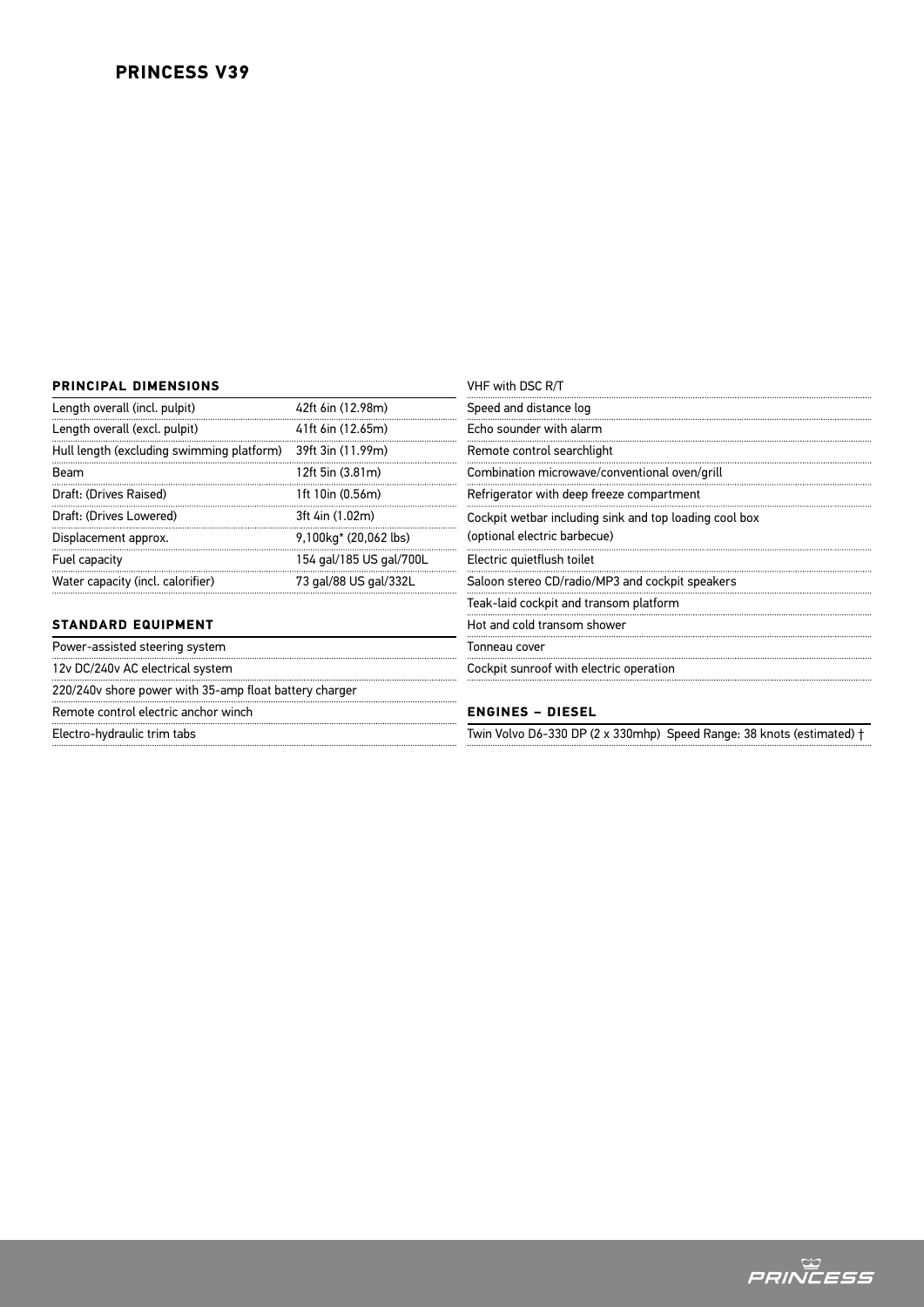# **PRINCESS V39**

## DECK FITTINGS

- $\blacksquare$  Reversible electric anchor winch with helm position controls
- Self-stowing (16 kg/35 lbs) Delta anchor with 30m of chain
- <sup>n</sup> Stemhead roller with automatic anchor launch and retrieve
- Chain locker with stowage for 4 fenders (stowage for an additional 2 fenders in engine room)
- **E** Stainless-steel bow, stern and spring cleats
- **Bow fairleads**
- **Example Stainless-steel pulpit and quardrails**
- $\blacksquare$  Foredeck hatch with integrated skylight
- <sup>n</sup> Rubbing band with stainless-steel insert
- <sup>n</sup> Full set of IMCO navigation lights
- $\blacksquare$  Riding light
- <sup>n</sup> Remote control searchlight
- <sup>n</sup> Twin electric horns
- $\blacksquare$  Fuel and water fillers

#### **COCKPIT**

- <sup>n</sup> Self-draining
- L-shaped seat opposite helm position
- U-shaped seating/dining area
- Teak table (with optional conversion to double sunbed)
- Cockpit lighting
- <sup>n</sup> Sliding sun roof (electrically operated) within fixed GRP structure and integrated radar arch
- Aft tonneau cover
- <sup>n</sup> Stainless-steel grabrails
- $\blacksquare$  Cockpit bar including sink with hot and cold water supply, top loading cool box and optional electric barbecue
- **E** Locker with remote fuel cocks
- 220/240v shore support inlet
- Life raft storage locker
- **Engine access hatch with gas strut** support and storage for 2 fenders
- Transom gate leading to integral bathing platform with teak decking, foldaway swimming ladder, hot and cold transom shower and space for tender
- Large transom storage locker with access via transom doors and hatch in stern seat (will accept deflated dinghy and outboard engine)

#### HELM POSITION

- Double helm seat with sit/stand facility
- $\blacksquare$  Instrument panel with full engine instrumentation, fuel gauges and engine controls
- **Power-assisted hydraulic** steering system
- $R$ emote control anchor winch
- <sup>n</sup> Electro-hydraulic trim tab controls with adiustable steering wheel
- **E** Sterndrive trim controls
- VHF with DSC R/T
- **B** Speed and distance log (with sea temperature)

## HELM POSITION [CONTINUED]

- $\blacksquare$  Echo sounder with alarm
- <sup>n</sup> Remote control searchlight
- High-speed compass
- Horn button
- <sup>n</sup> Chart table
- Twin windscreen wipers (2 speed)
- Windscreen freshwater pressure wash <sup>n</sup> Bilge pump controls with visual 'pump running' warnings

#### SALOON

- U-shaped sofa/dinette, converting to double berth with built in stowage for infil cushions
- Dining table
- $Cocktail$  cabinet
- Stereo CD/radio/MP3 with saloon and cockpit speakers
- <sup>n</sup> Cupboards and lockers
- Overhead downlighters
- $\blacksquare$  Main electrical control panel
- Sliding door to cockpit
- Skylight

#### GALLEY

- Avonite (or similar) worktop
- 3-zone gas hob with flame-failure device
- **E** Single stainless-steel sink with Monobloc mixer tap
- Microwave/conventional oven with grill
- Refrigerator with freezer compartment
- Waste bin
- **Exercise Storage cupboards, drawers and lockers**
- Opening porthole
- Double power point (220v)

## MASTER CABIN

- Large double bed with drawers below
- Wardrobe with shelves
- <sup>n</sup> Vanity unit with folding mirror
- **Drawers, cupboards and storage lockers**
- **Downlighters and individual berth lights**
- <sup>n</sup> Deck hatch with integrated skylight and blind
- En-suite access to bathroom
- **Opening portholes**
- 220v power point
- *En-suite bathroom:*
- Timber-laid flooring
- Avonite (or similar) worktop
- Wash basin with Monobloc mixer tap
- Downlighters and concealed lighting
- <sup>n</sup> Separate shower stall with automatic shower pump-out
- $Mirror$
- <sup>n</sup> Storage lockers
- Access door from passageway as well as from Master Cabin
- Opening porthole
- $\blacksquare$  220v shaver point

## GUEST CABIN

- Two single berths athwartships
- Wardrobe
- <sup>n</sup> Sofa

GAS

2 gas bottles

<sup>n</sup> Gas regulator

system

position

starting

*220 Volt:*

(double)

 $\square$  system controls *12 Volt:*

- **Exercise Storage lockers, drawers and cupboards**
- **Downlighters and individual berth lights**
- **Panoramic portholes (2) with opening** sections
- 220v power point

#### INTERIOR FINISHES

■ Timber-laid galley floor

■ Furniture finished in a choice of Serotina Cherry or Light Oak with either a satin or high gloss finish. Walnut is available as an option

<sup>n</sup> Choice of upholstery fabrics, carpets and curtains from co-ordinated range

■ Overboard vented and drained locker for

<sup>n</sup> Copper gas line sheathed in PVC

■ Cockpit sole engine room access hatch with gas strut support **Power-assisted hydraulic steering** 

**Trim tabs with indication at helm** 

<sup>n</sup> Main electrical panel with 12v and 220v

 $\blacksquare$  2 x heavy-duty batteries for engine

 $\blacksquare$  2 x heavy-duty domestic batteries **Battery charging via volt sensitive relay** to charge both sets of batteries when

**Example 1** Shore support inlet in cockpit locker <sup>n</sup> Power points in all cabins and galley

■ Automatic change-over of 12v/220v

ت<br>*PRINCESS* 

supply to refrigerator **n** Immersion heater ■ Polarity check system ■ Earth leakage safety trip  $\blacksquare$  Circuit breakers to all circuits

charging source is present ■ 35-amp 12v float battery charger ■ Circuit breakers to all circuits

**Electronic engine controls** ELECTRICAL SYSTEMS

Gas low/system test meter POWER AND DRIVE SYSTEMS ■ Twin duo-prop stern drives ■ Engine room lighting

<sup>n</sup> Galley in choice of avonite (or similar)